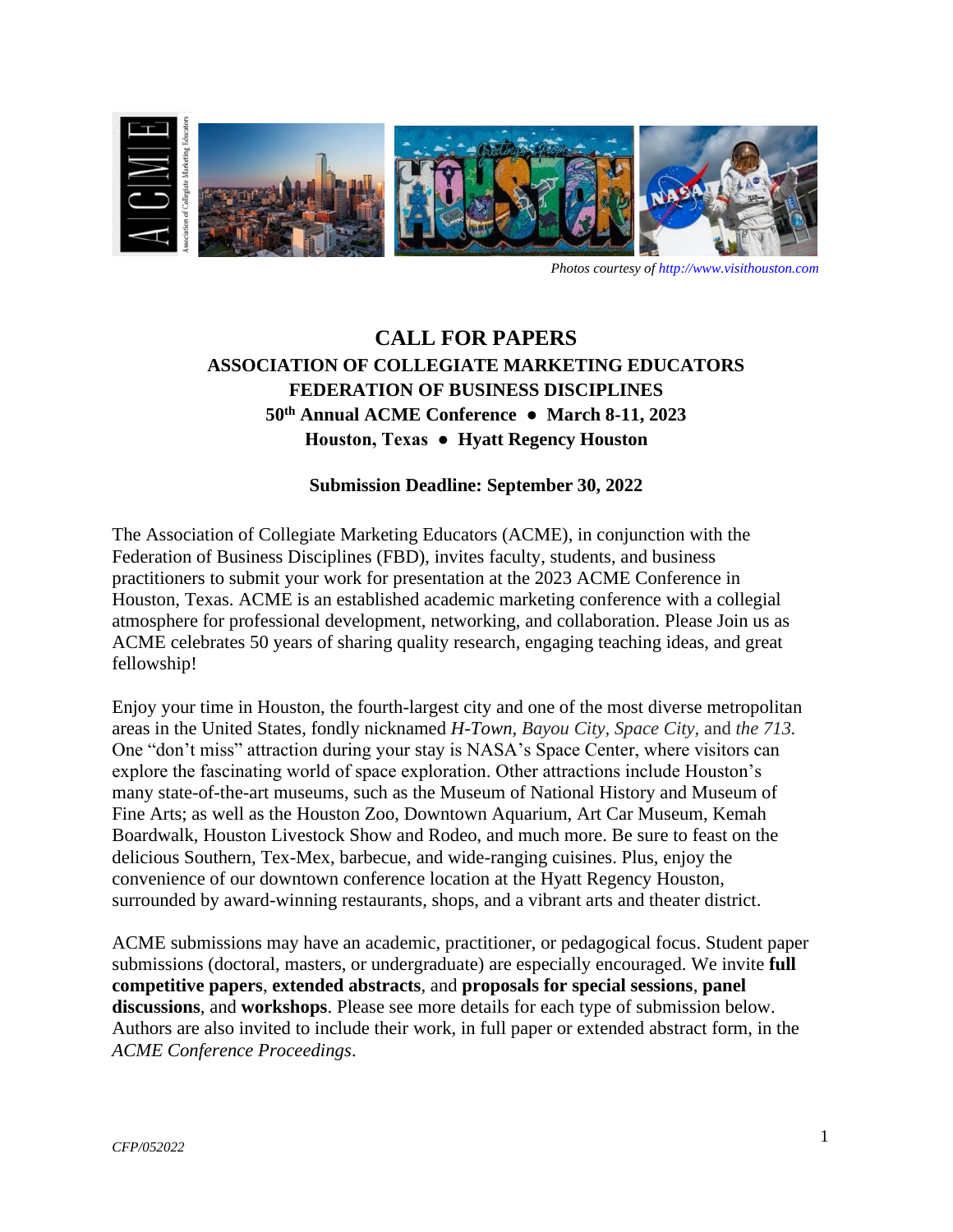Please submit your manuscripts and proposals to the appropriate track via the EasyChair online submission link at [https://easychair.org/conferences/?conf=acme2023.](https://easychair.org/conferences/?conf=acme2023)

See the list of tracks toward the end of this document. The deadline for submissions is **September 30, 2022**.

Full papers received on or before September 30, 2022, will be considered for the *Best Paper in Track Award* and the *FBD Distinguished Paper Award*. ACME also offers the following three awards each year:

> *ACME Teaching Innovation Competition and Award Lou E. Pelton Emerging Scholar Award FBD Outstanding Educator Award*

Announcements about award criteria and application procedures are available on [http://acme](http://acme-fbd.org/)[fbd.org/.](http://acme-fbd.org/)

## **Types of Submissions**

Each track accepts full papers, extended abstracts, and other types of submissions as listed below. Empirical research, conceptual pieces, case studies, and practical applications are all welcome. Submissions may be from the areas of teaching, research, or service that examine issues relevant to the topic of the track. Interdisciplinary research and educational papers related to any of the tracks are welcome.

*Full Competitive Papers:* Competitive papers are fully-developed papers reporting completed conceptual or empirical research, and no longer than 20 pages. Upon acceptance, authors will have the option to publish the entire paper or an extended abstract in the *ACME Conference Proceedings*. Case studies are also accepted.

*Extended Abstracts:* Reports on research-in-progress may be submitted as extended abstracts. These submissions should be at least two pages in length and include the research question(s) and importance, highlights of literature review, overview of methodology and/or procedure(s), important findings to date, and a minimum of five scholarly references.

*Special Sessions, Panel Discussions, and Workshops:* ACME invites proposals for special sessions, panel discussions, and workshops as outlined below.

- Special Sessions are comprised of 3 to 5 papers or presentations on a common theme.
- Panel Discussions are comprised of discussion by 3 to 6 panelists on a common theme.
- Workshops are training opportunities for marketing educators to gain relevant new skills and knowledge.

Submissions for Special Sessions, Panel Discussions, and Workshops should be two to five pages in length and include the topic and its importance, details of planned format and activities, qualifications for attendees, if any, and expected audience benefits. The name, brief biography, and contact information for each presenter, panelist, or workshop facilitator must also be provided, together with documentation of willingness to participate. In addition, workshop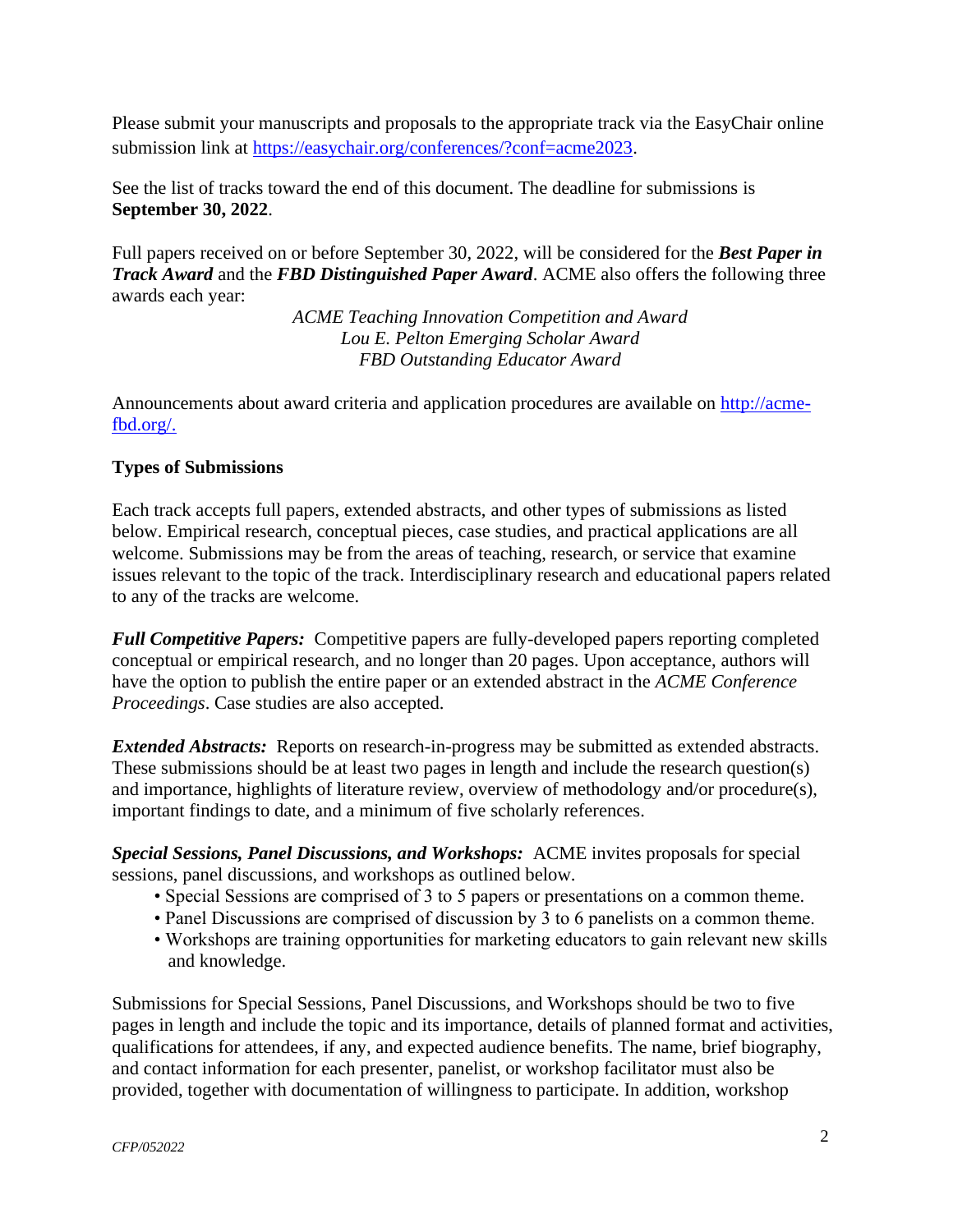proposals should include specific learning objectives and an overview of how active learning techniques will be employed during the workshop. Please use the submission form [here](https://frostburg-my.sharepoint.com/:w:/g/personal/lye_frostburg_edu/ET0zD1i3wfNDoo1RgrMGA2EB7ydngYZRHLfROaHY--vf6w?e=CJqMbP) for formatting workshop, panel, and special session proposals.

**Posters:** Poster sessions are jointly-hosted by FBD and its member associations. Posters may describe research projects, recently completed work, results of work in progress, presentation of data, or speculative or innovative work in any area of marketing. Poster sessions offer the opportunity to have substantive discussions with interested colleagues and gain feedback on your work. Student poster submissions are encouraged, too; participating in a poster session is great practice for presenting your research. Each poster presentation submission should contain a title page and a 250-word abstract.

#### **Instructions for Authors and Submission Guidelines**

Submissions should be double-spaced, with 12-point Times New Roman font and one-inch margins. All submissions must be made in the PDF format. For full paper submissions, authors' names and identifying information should not appear anywhere in the submitted documents. Please see the formatting instructions for the submissions [here.](https://frostburg-my.sharepoint.com/:w:/g/personal/lye_frostburg_edu/ETZBb9bwJG1KnN4RSMwlLDoBwJHlOecbQ6TinB_L6Uq_KQ?e=qeABRN)

In the interest of academic integrity, a submission to ACME should not be under submission or review elsewhere, accepted for publication/presentation, or published/presented in a publication or conference.

Submit your manuscripts and proposals to the appropriate track (see list of tracks below) via the EasyChair online submission link: [https://easychair.org/conferences/?conf=acme2023.](https://easychair.org/conferences/?conf=acme2023)

Submissions will be double-blind reviewed by academic peer reviewers. Authors may submit more than one paper or proposal, but each submission may be directed to only one track. In the interest of scheduling flexibility, an author may not be a presenter in more than two sessions.

Authors will be notified of acceptance status on or before **November 15, 2022.**

At least one author of accepted papers and extended abstracts will be required to register for the ACME Conference by the regular registration deadline (Feb 13, 2023) and attend the conference in order to be included in the program and have their work included in the *ACME Conference Proceedings*. If more than one co-author presents at the conference, each must register as an ACME attendee. All participants in special sessions, panel discussions, and workshops must register as ACME attendees. Authors of other types of submissions are encouraged to submit to the *Proceedings*, too.

Authors of accepted competitive paper manuscripts must submit to the EasyChair online submission system, no later than **December 1, 2022**, the final revised form of either the full paper or a two-page extended abstract for publication in the *ACME Conference Proceedings*, which will be electronically published on the ACME website. All submitted documents must be proofread and formatted as per the guidelines available on [http://acme-fbd.org.](http://acme-fbd.org/)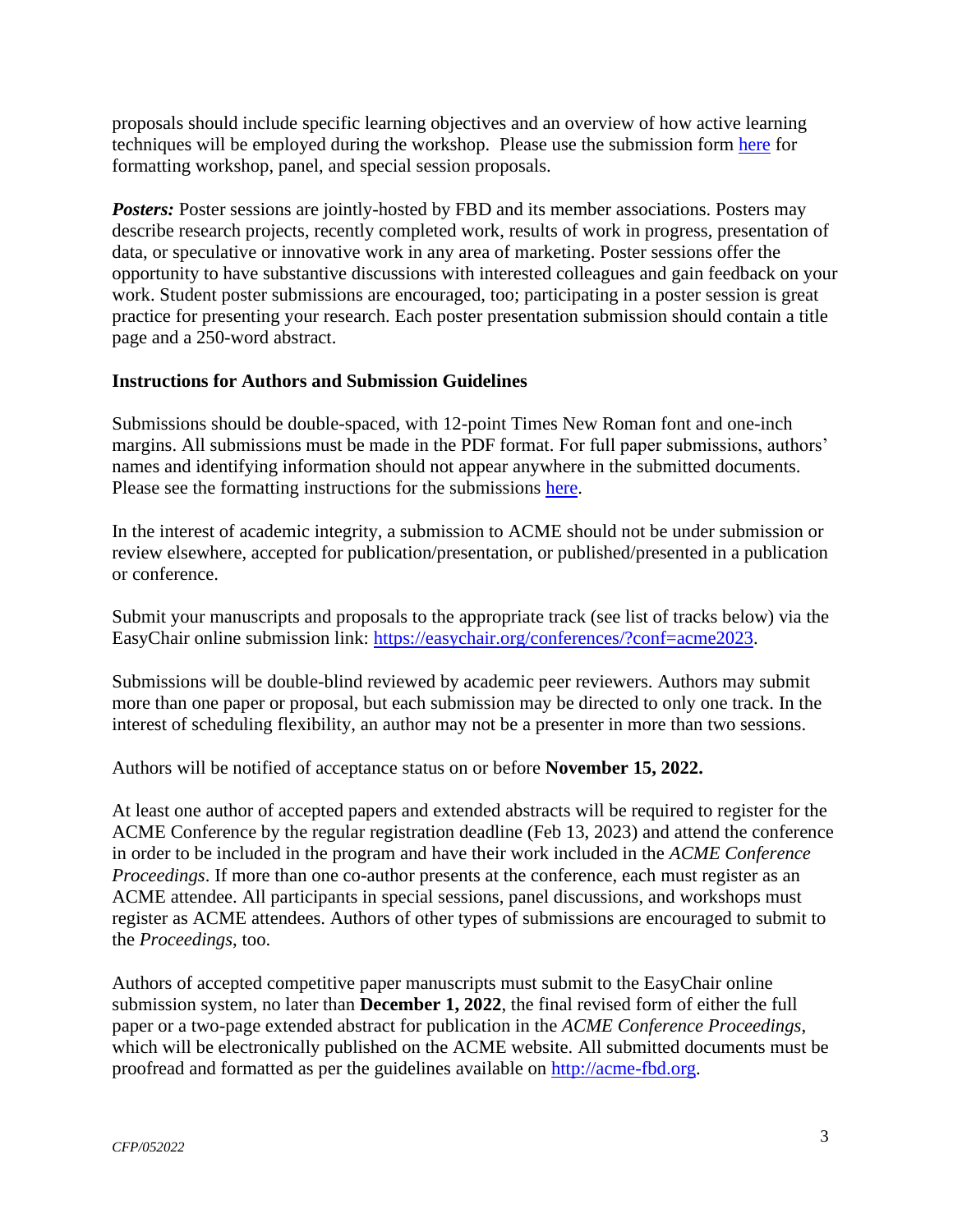For more information, such as details about tracks, Track Chairs, style guidelines, submission procedures, *ACME Conference Proceedings*, and guidelines for ACME Awards, please visit the ACME website at [http://acme-fbd.org/.](http://acme-fbd.org/) If you have any questions, please contact one of the Track Chairs or the ACME Program Chair listed below.

We look forward to seeing you at ACME 2023 in Houston TX!



**Lilly Ye, Ph.D.** ACME 2022-2023 Program Chair Frostburg State University, Frostburg, Maryland [lye@frostburg.edu](mailto:lye@frostburg.edu)



**Atefeh Yazdanparast Ardestani, Ph.D.**  Vice President for Membership and Associate Program Chair Clark University, Worcester, Massachusetts [ayazdanparast@clarku.edu](mailto:ayazdanparast@clarku.edu)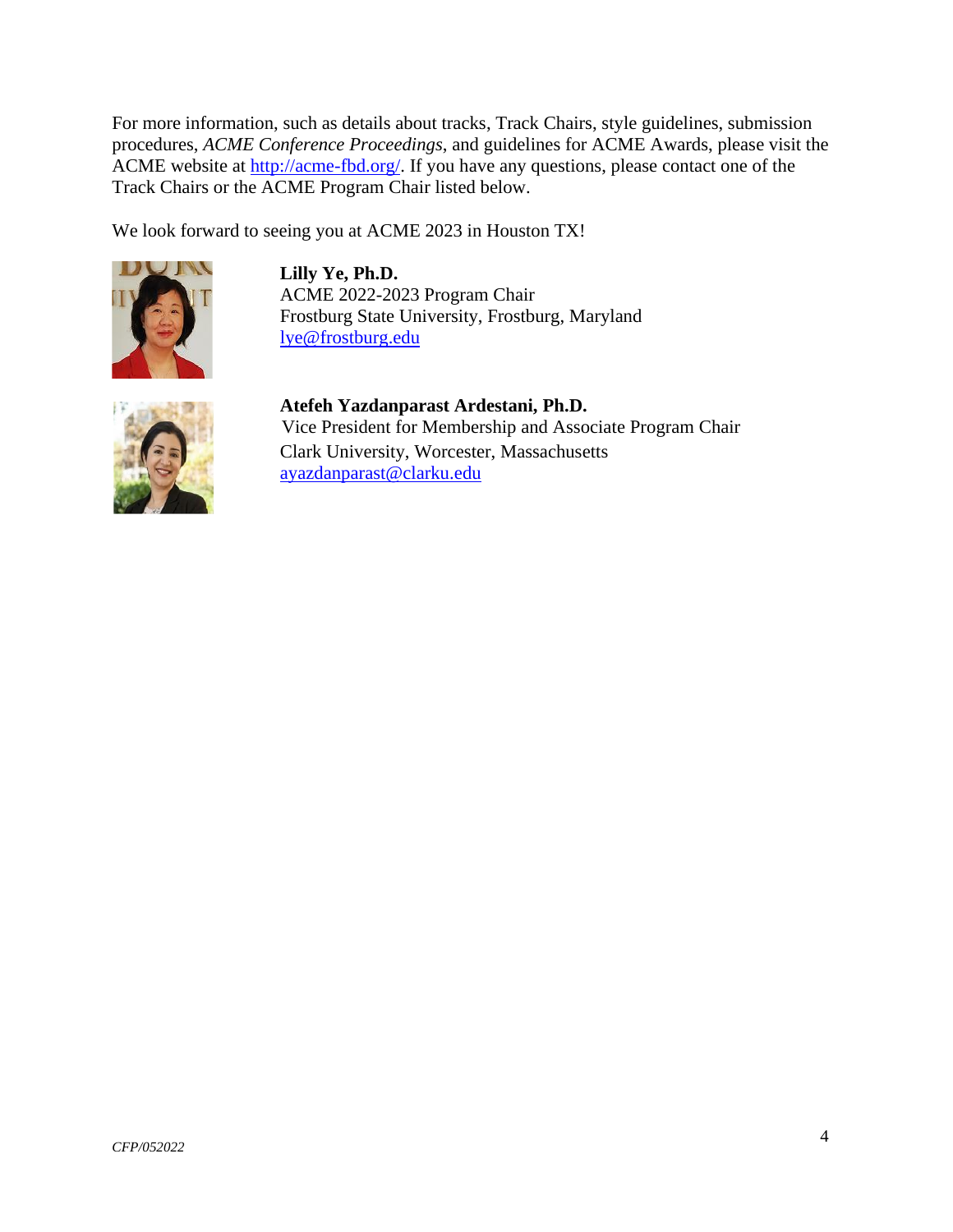## **10 Reasons Why You Should Attend the ACME 2022 Conference**

#### **ACME is . . .**

- 1. Packed with interesting sessions and fun times with your ACME colleagues.
- 2. An international conference with a collegial and intimate atmosphere for networking. Share ideas, find co-authors, and build friendships within academia that go beyond the conference.
- 3. An educator-, practitioner-, and student-friendly conference.
- 4. A great opportunity to present your work and gain valuable feedback.
- 5. An opportunity to hone your skills in research and teaching and learn current practices.
- 6. An unbeatable value! Registration includes a one-year ACME and FBD membership.

#### **ACME gives you the opportunity to . . .**

- 7. Showcase your work in the *ACME Conference Proceedings*, as a full paper or extended abstract. The published Proceedings are indexed in Google Scholar.
- 8. Earn recognition through various research and teaching awards offered by ACME, including *FBD Distinguished Paper Award, Best Paper in Track Awards, FBD Outstanding Educator Award, ACME Teaching Innovation Competition,* and the *Lou E. Pelton Emerging Scholar Award.*
- 9. Join together in recognizing ACME colleagues at the Annual Awards Luncheon and Business Meeting.
- 10*.* Enjoy many things Houston has to offer, together with your family and friends.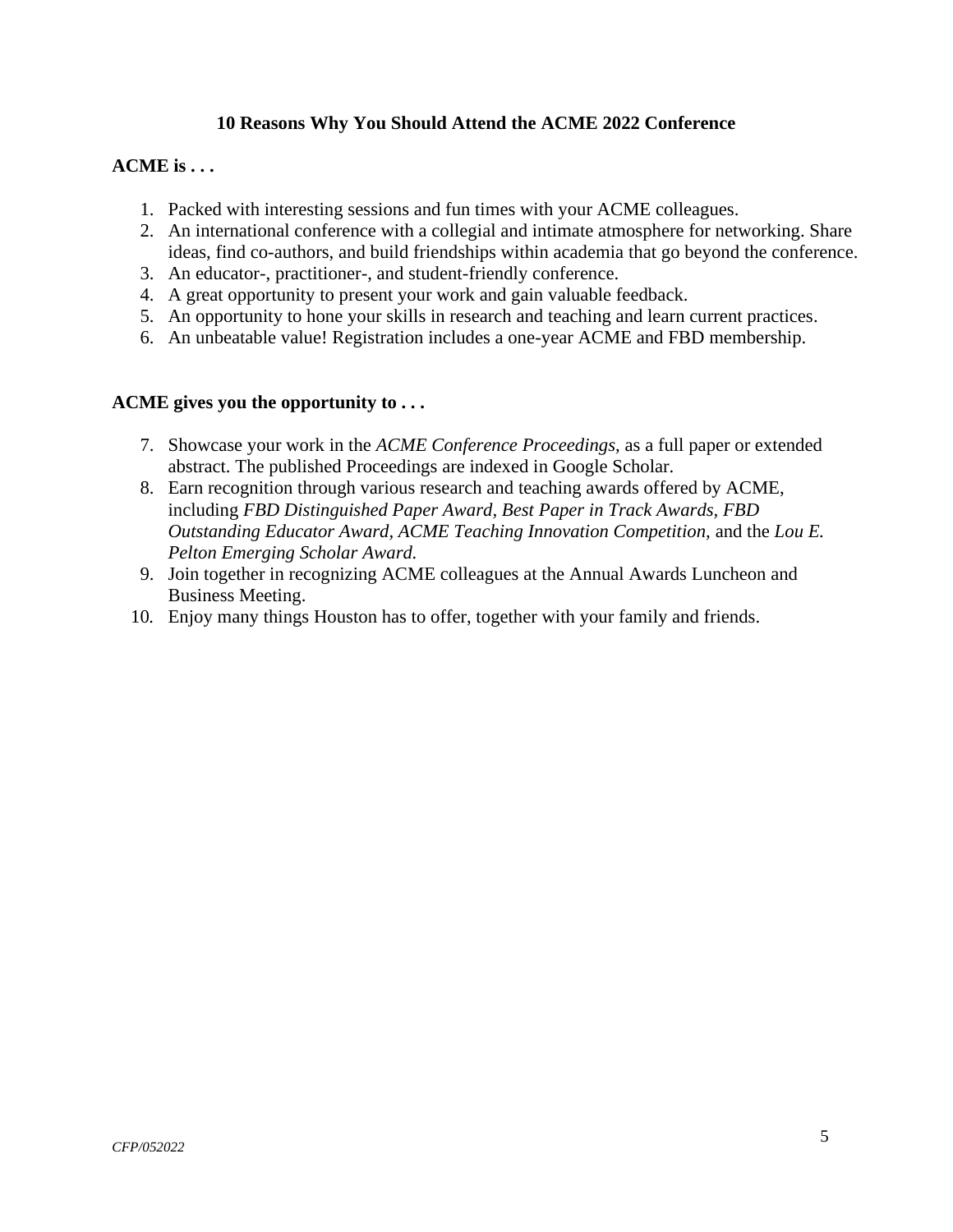# **ACME 2023 CONFERENCE TRACKS**

### 1. **ADVERTISING AND INTEGRATED MARKETING COMMUNICATIONS**

Submissions related to promotion, such as advertising, direct marketing, sales promotion, publicity, public relations, and media choices. Uses, applications, and issues regarding use of integrated marketing communications for both B-to-B and B-to-C promotions and customer acquisition and customer retention.



 Track Chairs:  **Brooke Reavey**, *Dominican University* River Forest, Illinois [breavey@dom.edu](mailto:breavey@dom.edu)



**Eric Van Steenburg**, *Montana State University* Bozeman, Montana [eric.vansteenburg@montana.edu](mailto:eric.vansteenburg@montana.edu)

### 2. **BRANDING AND BRAND MANAGEMENT**

Submissions related to branding and brand management, including, but not limited to: brand creation, brand awareness, brand extension, brand equity, branding strategies, brand leadership, strong brands, brand personality, brand identity and reputation, corporate reputation, and reputation management.



Track Chairs: **Pramod Iyer**, *Middle Tennessee State University,*  Murfreesboro, Tennessee [Pramod.Iyer@mtsu.edu](mailto:Pramod.Iyer@mtsu.edu)



**Lei Zhao**, *Zhejiang University of Technology* Hangzhou, Zhejiang, China [rayzhao@zjut.edu.cn](mailto:rayzhao@zjut.edu.cn)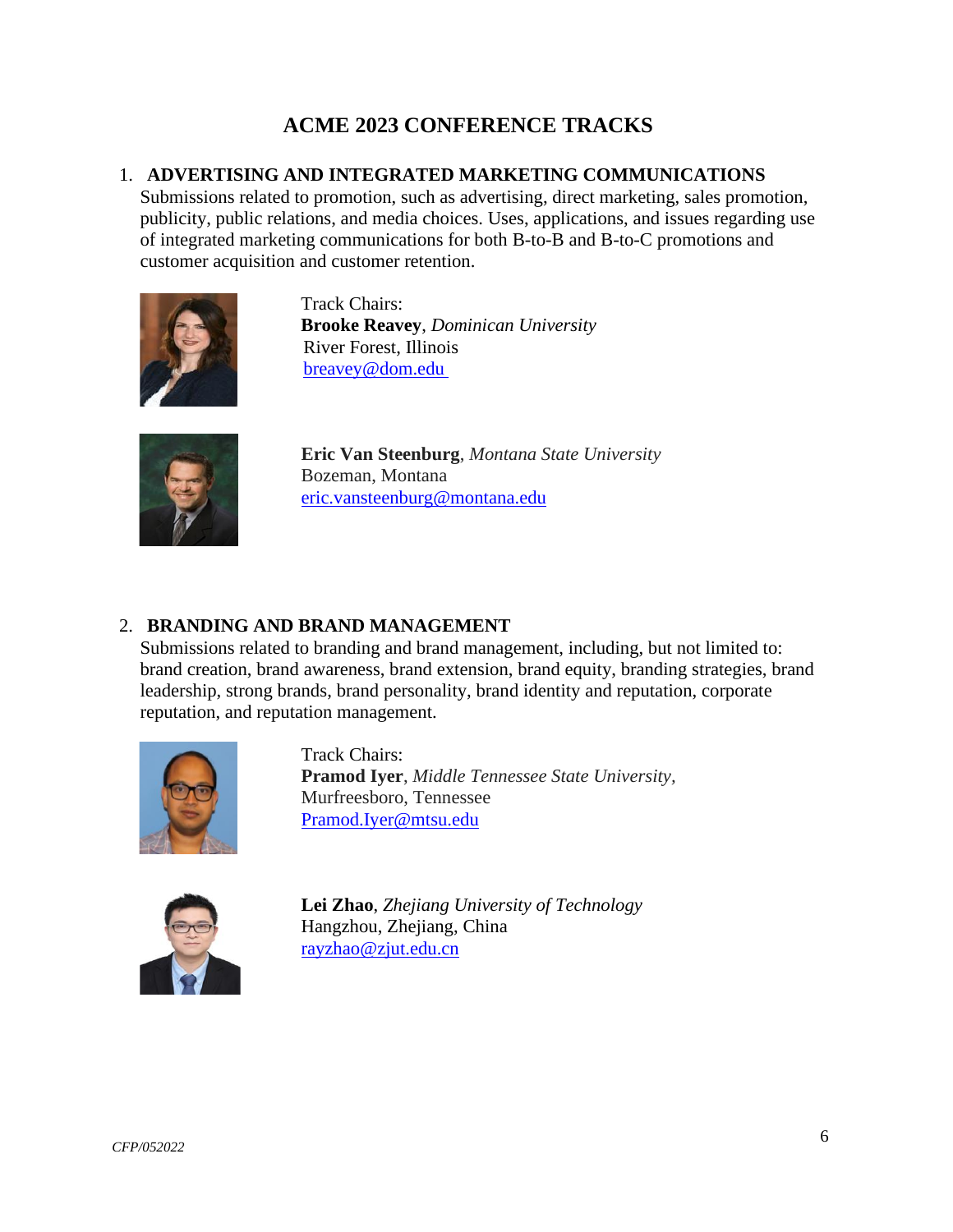#### 3. **CONSUMER BEHAVIOR AND PSYCHOLOGY**

Submissions related to the psychology of the consumer's decision-making and buying process, such as market segmentation, motivation, personality, perception, learning, attitude, family and social class, culture, sub-culture, reference groups, diffusion of innovation, decision making, and social responsibility.



Track Chairs: **Lili Gai**, *The University of Texas Permian Basin* Odessa, Texas [gai\\_l@utpb.edu](mailto:gai_l@utpb.edu)



 **Jiani Jiang**, *Concordia College* Moorhead, Minnesota [jjiang3@cord.edu](mailto:jjiang3@cord.edu)

# 4. **DATA DRIVEN MARKETING FOR CONSUMER INSIGHTS**

Submissions that are data analytics, AI, or Big Data focused or those that develop or apply advances in research methodologies, measurement techniques, or data analysis procedures to the measurement of metrics, or the teaching and practice of marketing. We welcome a wide variety of issues related to data analytics that generate consumer insights for research or practice.



 Track Chairs:  **Jasmine Parajuli**, *University of Mississippi* University, Mississippi [jparajuli@bus.olemiss.edu](mailto:jparajuli@bus.olemiss.edu)



 **Zhenning "Jimmy" Xu**, *California State University*  **Bakersfield, California** [zxu3@csub.edu](mailto:zxu3@csub.edu)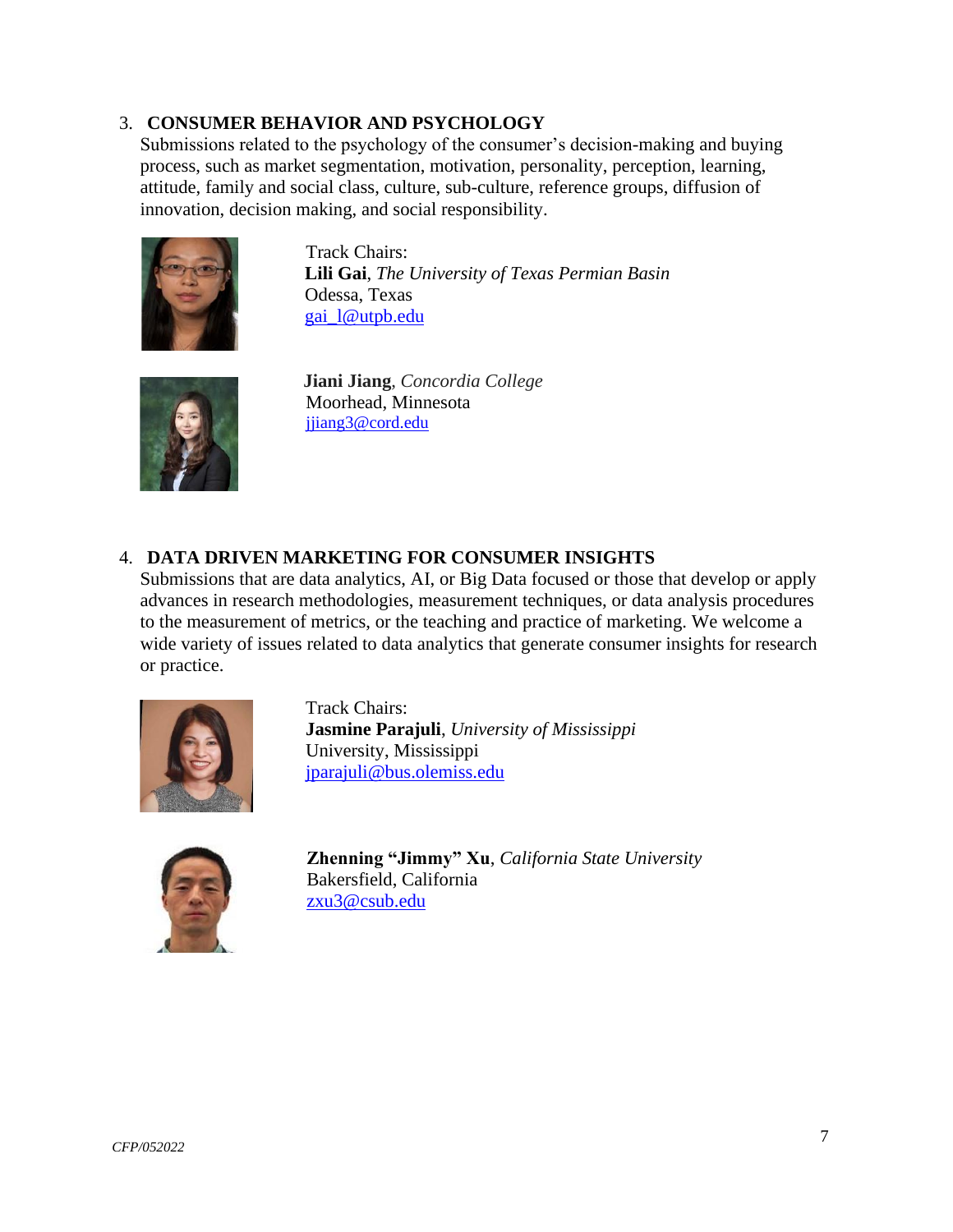#### 5. **FASHION MARKETING AND MERCHANDISING**

Submissions related to product development, demand forecasting, buying and planning, inventory management, retail merchandise management and global retailing, distribution fashion show production, and fashion branding and promotion.



 Track Chair:  **Sua Jeon**, *Texas Wesleyan University* Fort Worth, Texas [sjeon@txwes.edu](mailto:sjeon@txwes.edu) 

## 6. **GLOBAL MARKETING**

Submissions related to international business and marketing, as well as marketing across cultures in one or more countries, including distribution, promotional, pricing, and market offering off shoring strategies related to regional lifestyle and cultural similarities and differences.



 Track Chairs: **Aisha Ghimire**, *University of Mississippi* University, Mississippi [aghimire@bus.olemiss.edu](mailto:aghimire@bus.olemiss.edu)



 **Daniel Rajaratnam**, *University of Texas at Dallas* Richardson, Texas [daniel.rajaratnam@utdallas.edu](mailto:daniel.rajaratnam@utdallas.edu)

## 7. **PUBLIC POLICY, SUSTAINABILITY, AND SOCIAL RESPONSIBILITY**

Submissions addressing public policy, corporate social performance, corporate social responsibility (CSR), strategic community relations, corporate-NGO partnerships, sustainability, and environmental issues, ethical dimensions of global business, and methods for teaching about ethics, the legal environment, and public policy issues within marketing.



 Track Chairs:  **Julie Haworth**, *University of Texas at Dallas* Dallas, Texas [haworth@utdallas.edu](mailto:haworth@utdallas.edu)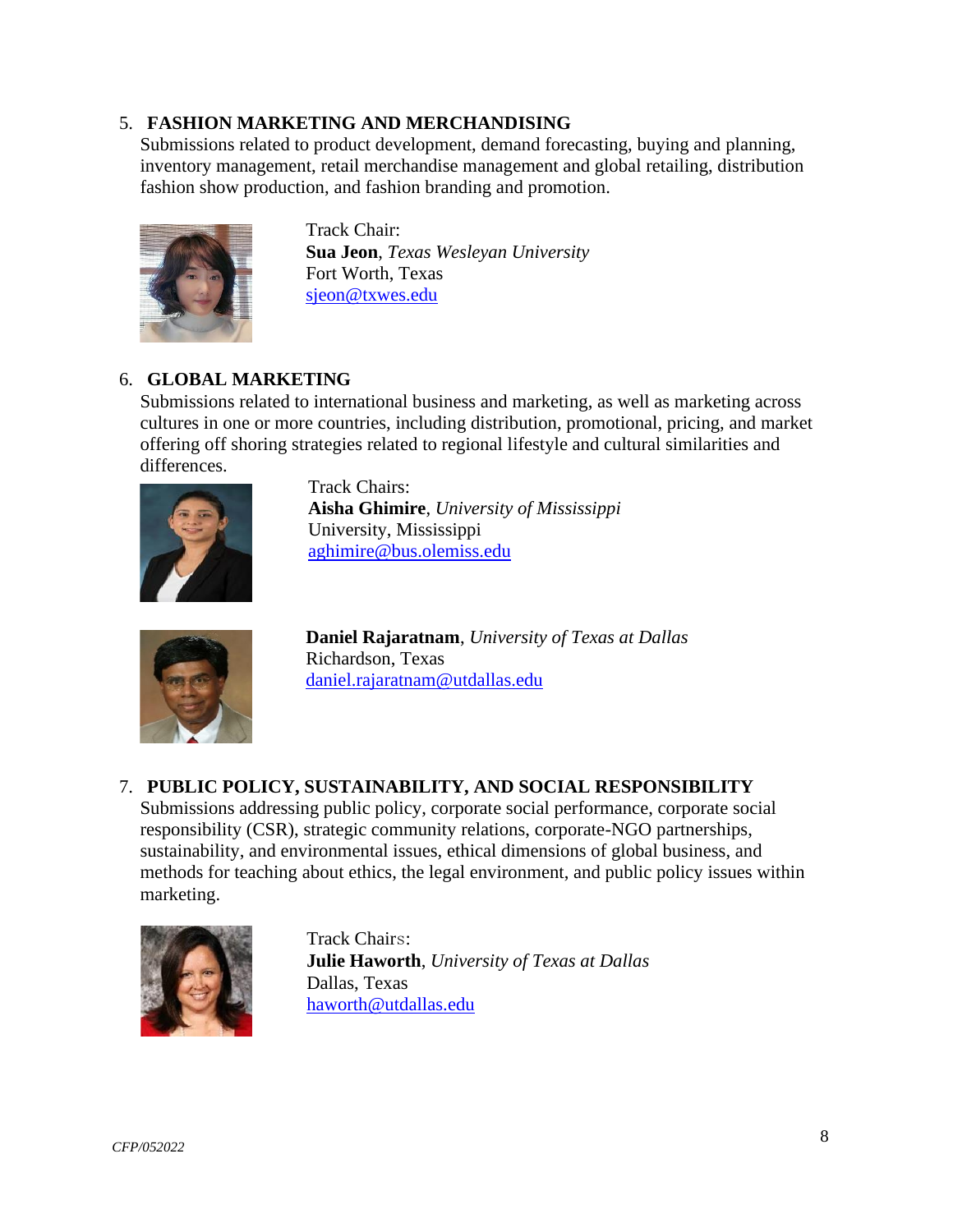

 **Hong Wang**, *Hubei University of Economics* Wuhan, Hubei, China [wanghong@hbue.edu.cn](mailto:wanghong@hbue.edu.cn)

# 8. **LOGISTICS AND SUPPLY CHAIN MANAGEMENT**

Submissions related to theory, applications, and best practices in distribution, logistics, and value chain management of market offerings and studies involving strategic buying and selling within and across channels of distribution. This track also covers the distribution related aspects of business development, operations management, information systems and analytics, organizational behavior, economics, strategic management, and business-tobusiness marketing.



 Track Chairs:  **Yolanda Obaze**, *University of Evansville* Evansville, Indiana [yo21@evansville.edu](mailto:yo21@evansville.edu)



 **Yiming Zhuang**, *Frostburg State University* Frostburg, Maryland [yzhuang@frostburg.edu](mailto:yzhuang@frostburg.edu)

## 9. **MARKETING EDUCATION AND EXPERIENTIAL LEARNING**

Submissions on innovative teaching ideas, the scholarship of teaching and learning, experiential and service learning, and other issues facing marketing educators. Sample topics include: teaching and learning methods, great assignment ideas, student development, curriculum development, alignment between curriculum and industry needs and practice, and online and blended course methods. This track brings together professors with shared interests in how we can strengthen our teaching and learning approaches.



 Track Chair:  **Adam J. Mills**, *Loyola University* New Orleans, Louisiana [ajmills@loyno.edu](mailto:ajmills@loyno.edu)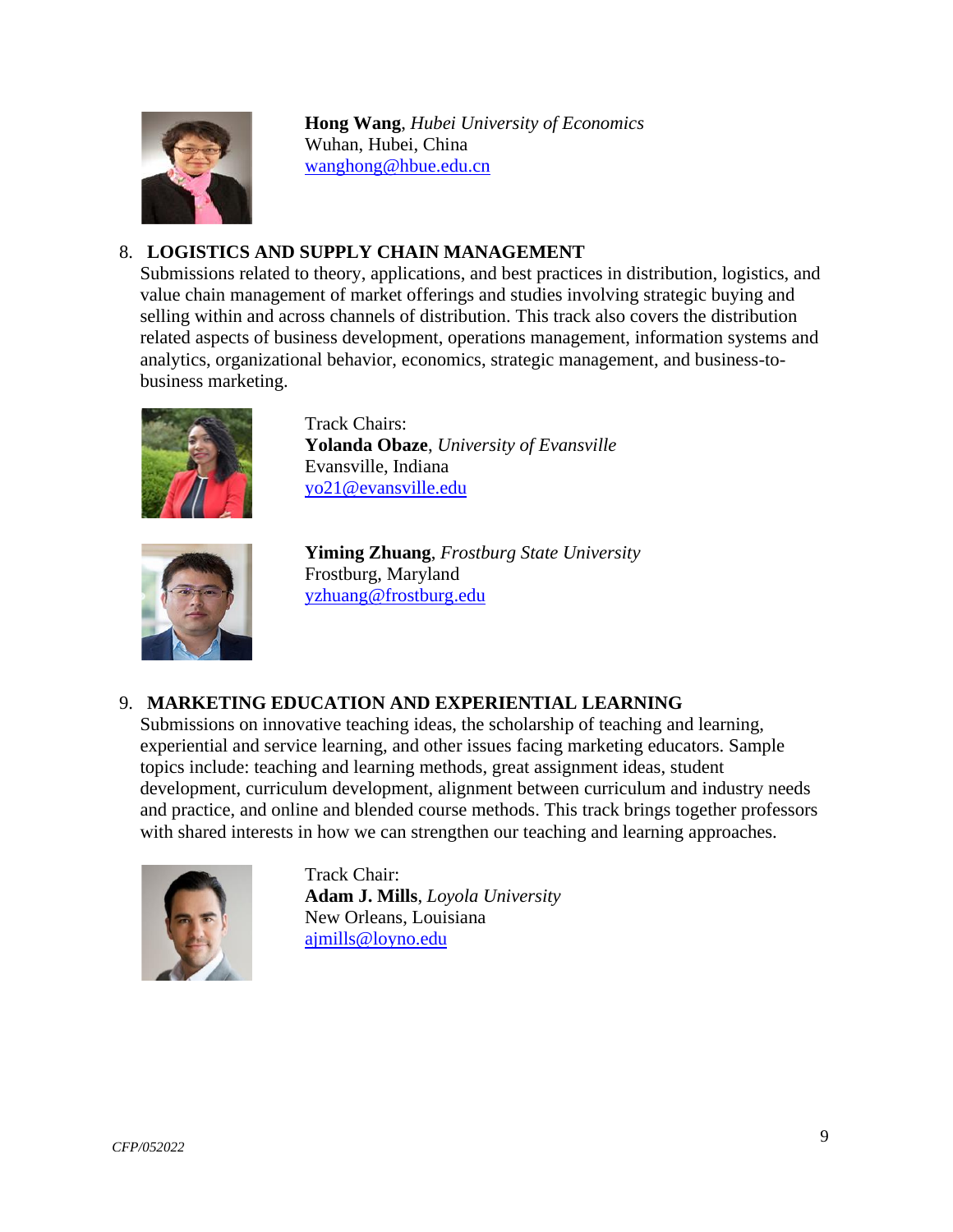# 10. **MARKETING STRATEGY, NEW PRODUCT DEVELOPMENT, AND INNOVATION**

Submissions related to corporate strategy, either specific elements of or overall marketing strategy of a firm, or papers that investigate various aspects of entrepreneurship in small, medium, or large businesses.



 Track Chairs:  **Prashant Srivastava**, *University of Tennessee at Chattanooga* Chattanooga, Tennessee [prashant-srivastava@utc.edu](mailto:prashant-srivastava@utc.edu)



 **Gina Tran-Stafford**, *Florida Gulf Coast University* Fort Myers, Florida [gtran@fgcu.edu](mailto:gtran@fgcu.edu)

# 11. **PERSONAL SELLING AND SALES MANAGEMENT**

Submissions related to all aspects of professional selling and management of sales teams and sales personnel including sales management issues, salesperson development and sales force strategies, and ethical issues in selling.



 Track Chairs:  **J. Ricky Fergurson**, *Indiana State University* Terre Haute, Indiana [ricky.fergurson@indstate.edu](mailto:ricky.fergurson@indstate.edu) 



 **Michael Rodriguez**, *Campbell University* Buies Creek, North Carolina mrodriguez@campbell.edu

# 12. **RETAILING AND ELECTRONIC COMMERCE**

Submissions related to all aspects of brick-and-mortar retailing, online retailing and ecommerce, multi-channel marketing, and omnichannel marketing for both business-tobusiness and business-to-consumer arenas.



 Track Chairs:  **Ayse Ersoy,** *Cape Breton University* Nova Scotia, Canada [Ayse\\_Ersoy@cbu.ca](mailto:Ayse_Ersoy@cbu.ca)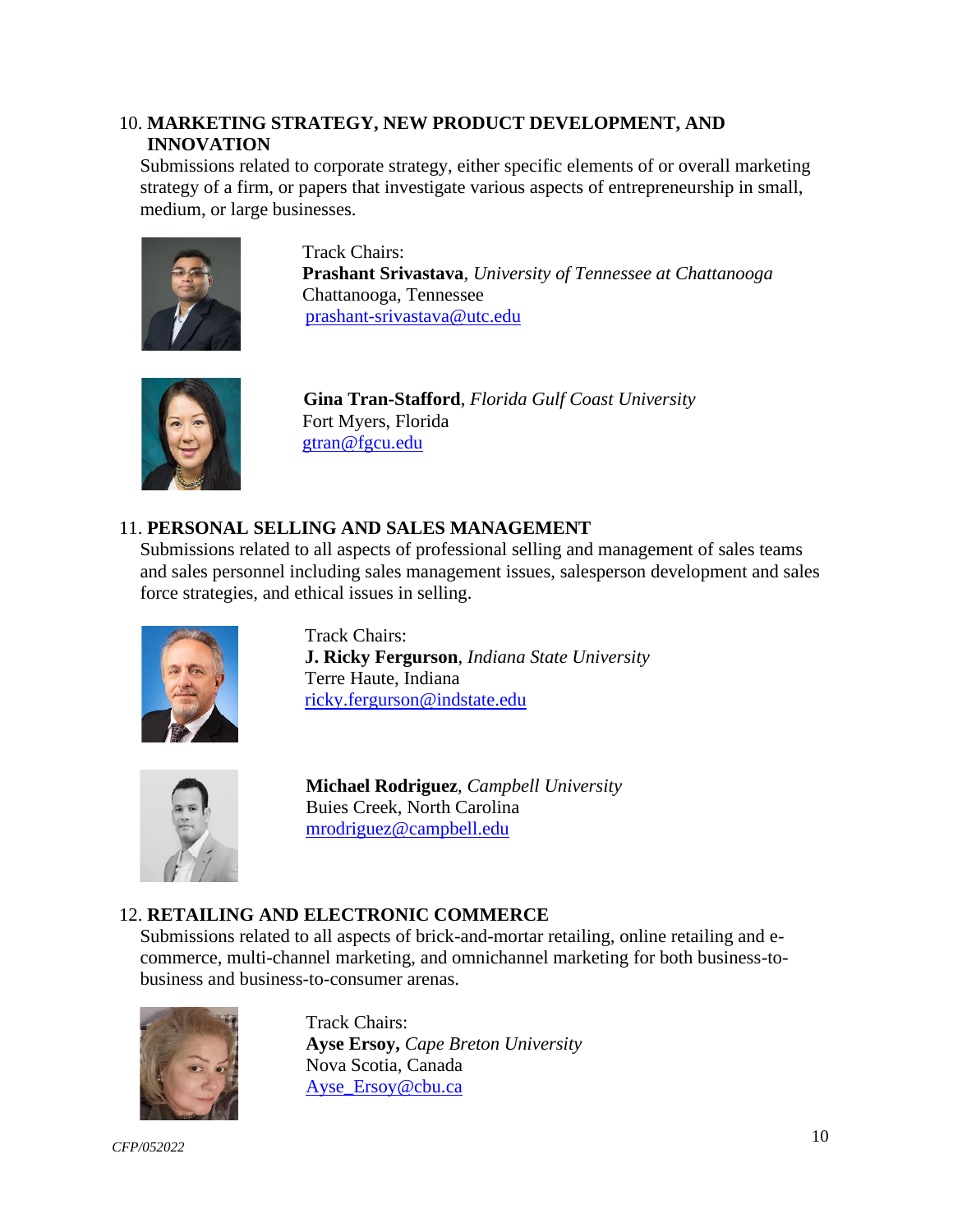

 **Joyce Zhou**, *University of Louisiana* Monroe, Louisiana [zhou@ulm.edu](mailto:zhou@ulm.edu)

# 13. **SERVICES, TOURISM AND HOSPITALITY MARKETING**

Submissions related to business and marketing relevant to the services, tourism and hospitality industry, including attractions management, activities administration, convention planning, customer service, event planning, food service, gaming, lodging sales, resort management, and travel marketing.



Track Chairs: **Jeff Christensen**, *Brigham Young University-Hawaii* Laie, Hawaii [jeff.christensen@byuh.edu](mailto:jeff.christensen@byuh.edu)



**Jingxian "Kelly" Jiang**, *Texas A&M University* College Station, Texas [Jingxian.jiang@ag.tamu.edu](mailto:Jingxian.jiang@ag.tamu.edu) 

# 14. **SOCIAL MEDIA, MOBILE MARKETING, AND DIGITAL MARKETING**

Submissions related to digital marketing and the use of the Web, including the application of tools such as search engines, blogs, mobile apps, and social networking sites. Submissions may address B-to-B and B-to-C promotions, customer acquisition, and customer retention. Cases as well as empirical research reports are encouraged.



Track Chairs: **Scott D. Roberts**, *University of the Incarnate Word,*  San Antonio, Texas [scott.roberts@uiwtx.edu](mailto:scott.roberts@uiwtx.edu)



**Sphurti Sewak,** *Florida International University* Miami, Florida [ssewak@fiu.edu](mailto:ssewak@fiu.edu)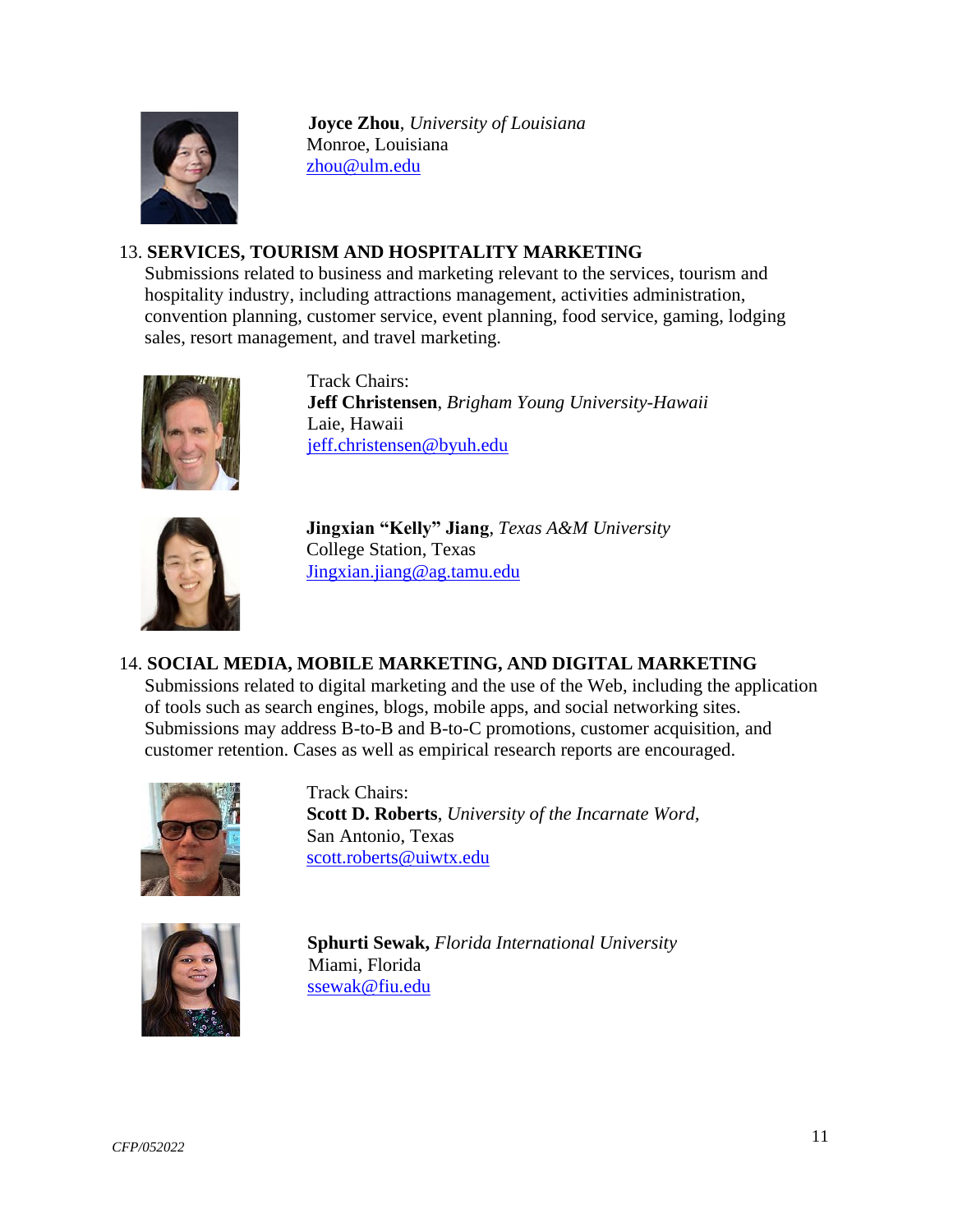#### 15. **SPORTS AND RECREATIONAL MARKETING**

Submissions related to the marketing of physical activities, sports, video-gaming, e-sports, and leisure and recreational activities and organizations.



 Track Chairs: **Chris Croft**, *University of Southern Mississippi* Hattiesburg, Mississippi [chris.croft@usm.edu](mailto:chris.croft@usm.edu)



**Wei Wang**, *University of Southern Mississippi* Hattiesburg, Mississippi [w.wang@usm.edu](mailto:w.wang@usm.edu)

#### 16. **STUDENT RESEARCH**

Students at all levels (undergraduate, masters, doctoral) are invited to submit their work to the Student Papers Track. We welcome conceptual and empirical papers utilizing qualitative, quantitative, or mixed methods. Submissions must be authored by one or more students; however, papers with faculty co-authors in a supportive, mentoring role will also be considered. Student researchers and faculty mentors may be invited to serve on panel discussions and will be recognized during the conference.



Track Chairs: **David Rylander**, *Texas Women's University* Denton, Texas [drylander@twu.edu](mailto:drylander@twu.edu)



**Shu Xu**, *Hunan University of Technology and Business* Changsha, Hunan, China 1035144891@qq.com

## 17. **SPECIAL SESSIONS, PANEL DISCUSSIONS, WORKSHOPS, AND POSTERS**

Please see the guidelines above for submissions in these categories.



 Track Chair: **Vaidas Lukosius**, *Tennessee State University* Nashville, Tennessee [vlukosius@tnstate.edu](mailto:vlukosius@tnstate.edu)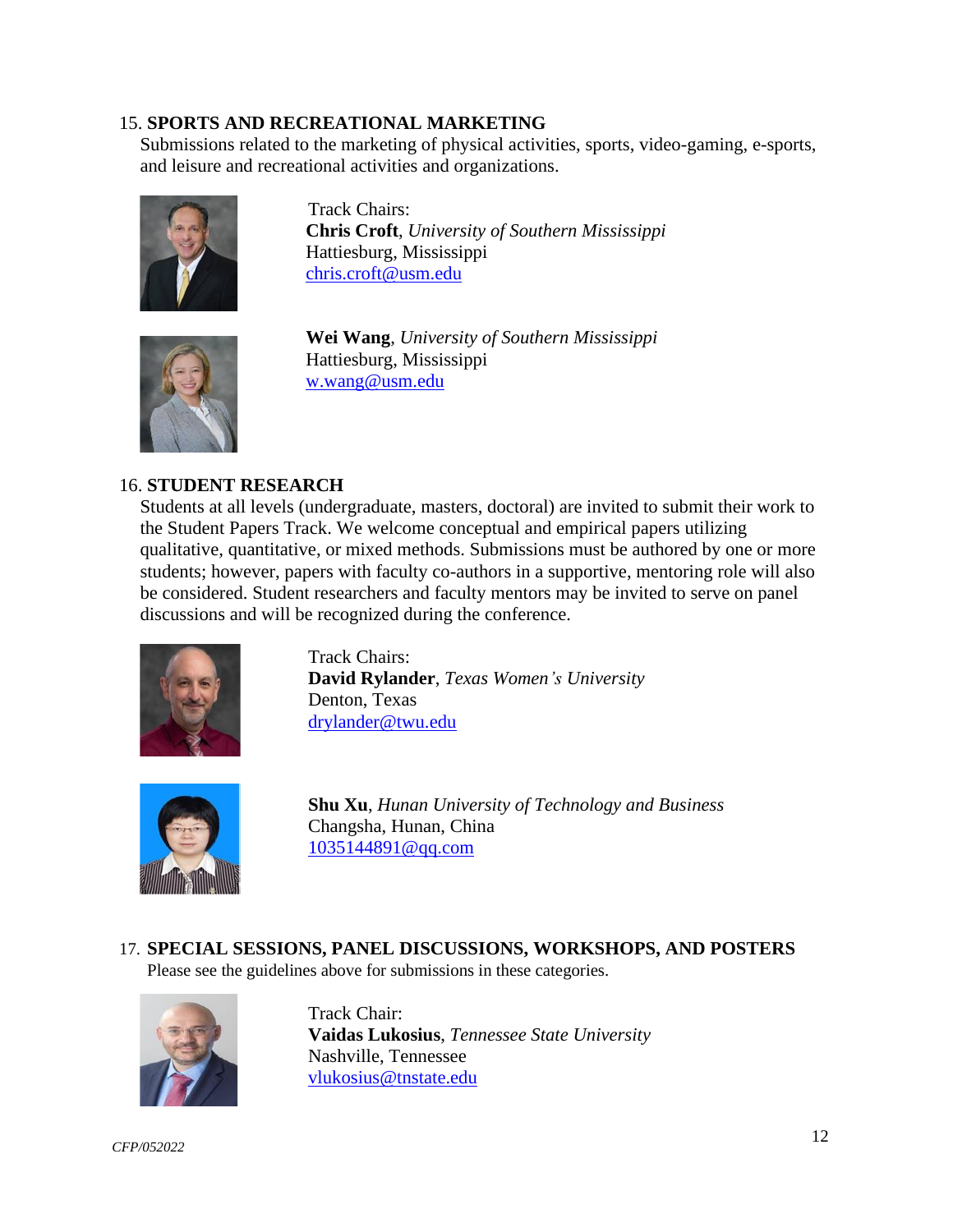If you have any questions about which track is most appropriate for your work, please contact the Program Chair or the Associate Program Chair.

#### **ACME OFFICERS FOR 2022-2023**

**Lilly Ye, Ph.D.,** Program Chair Frostburg State University, Frostburg, Maryland [lye@frostburg.edu](mailto:lye@frostburg.edu)

## **Atefeh Yazdanparast Ardestani, Ph.D.**  Vice President for Membership and Associate Program Chair Clark University, Worcester, Massachusetts

[ayazdanparast@clarku.edu](mailto:ayazdanparast@clarku.edu)

#### **Rajasree K. Rajamma, Ph.D.,** President Fairfield University, Fairfield, Connecticut [rrajamma@fairfield.edu](mailto:rrajamma@fairfield.edu)

**Zhenning "Jimmy" Xu,** Secretary and Director of Communications California State University, Bakersfield, California [zxu3@csub.edu](mailto:zxu3@csub.edu)

**Sanjay S. Mehta**, **Ph.D.,** Treasurer Sam Houston State University, Huntsville, Texas [mehta@shsu.edu](mailto:mehta@shsu.edu) 

**Türkan Dursun-Kilic, Ph.D.,** Past President West Texas A&M University, Canyon, Texas [tkilic@wtamu.edu](mailto:tkilic@wtamu.edu) 

**Renée Gravois**, **Ph.D., Executive Director** Sam Houston State University, Huntsville, Texas [renee.gravois@shsu.edu](mailto:renee.gravois@shsu.edu) 

#### **Other Program Planning Committee Members:**

**Yiming Zhuang**, **Ph.D.** Frostburg State University, Frostburg, Maryland [yzhuang@frostburg.edu](mailto:yzhuang@frostburg.edu)